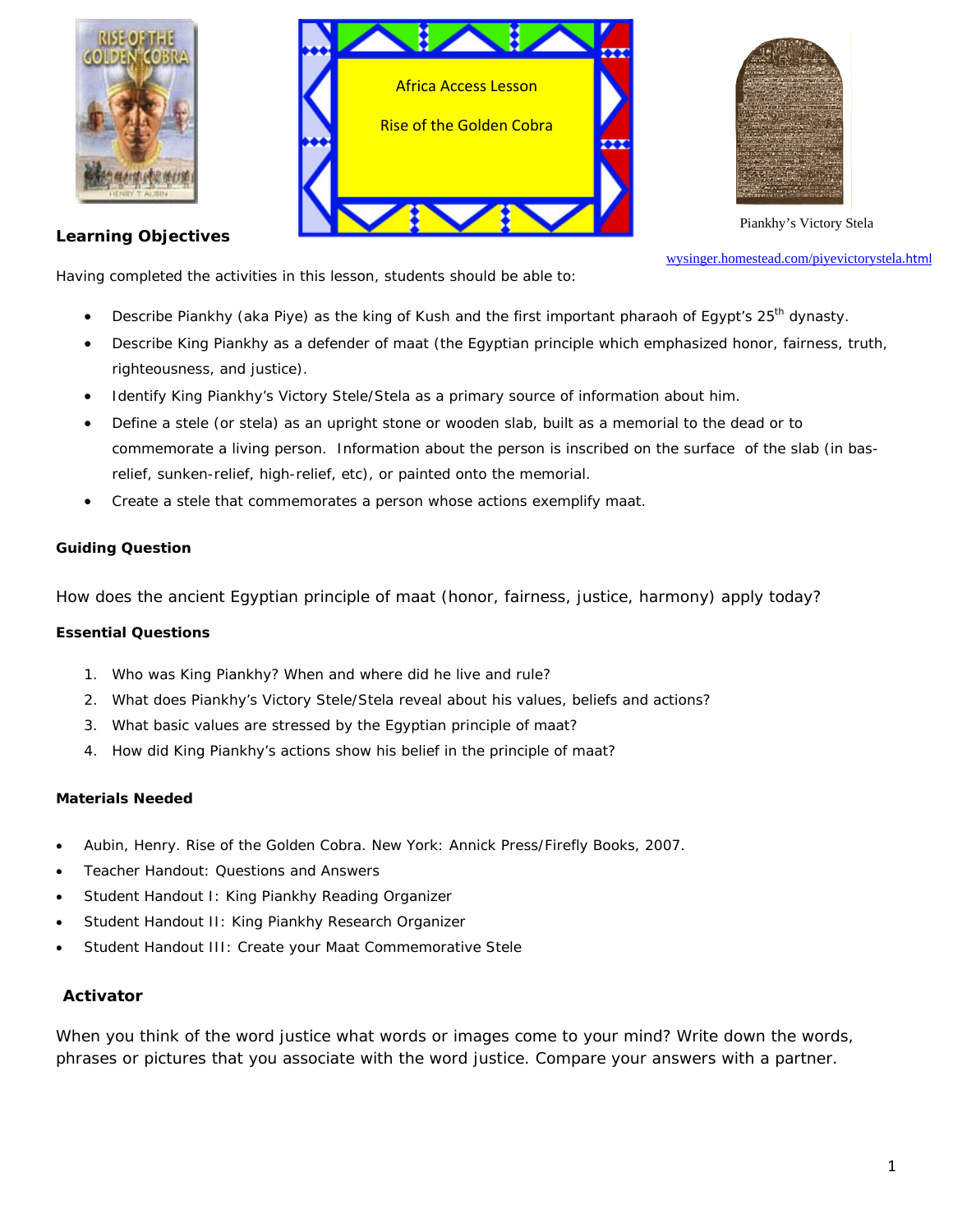# **Procedure**

1. Review the following vocabulary before beginning the reading:

audible, conscription, bypass, siege, spellbound, slaughter, resentment, sportsmanship, inevitable, deity)

- 2. Give each student a copy of Chapter 12, "*Maat*" from *Rise of the Golden Cobra*.
- 3. Divide the class into groups. Pass out the **Student Handout I: King Piankhy Reading Organizer.**
- 4. Read the chapter to the students or have them read it.
- 5. Assign each group one of the 10 questions on the Teacher Handout.
- 6. Give the students 15 minutes to locate the answer to their question and complete the organizer.
- 7. Discuss the questions and answers.
- 8. Pass out **Student Handout II: King Piankhy Research Organizer**
- **9.** After completing the research, pass out **Student Handout III: Create a** *Maat* **Commemorative Stele**
- 10. Students should create their own stele commemorating a person whose deeds/actions exemplify the values of *maat* (justice, fairness, or truth, honesty).
- 11.Students should share their stele with the class, explaining how the images, symbols and words exemplify the principles of *maat*.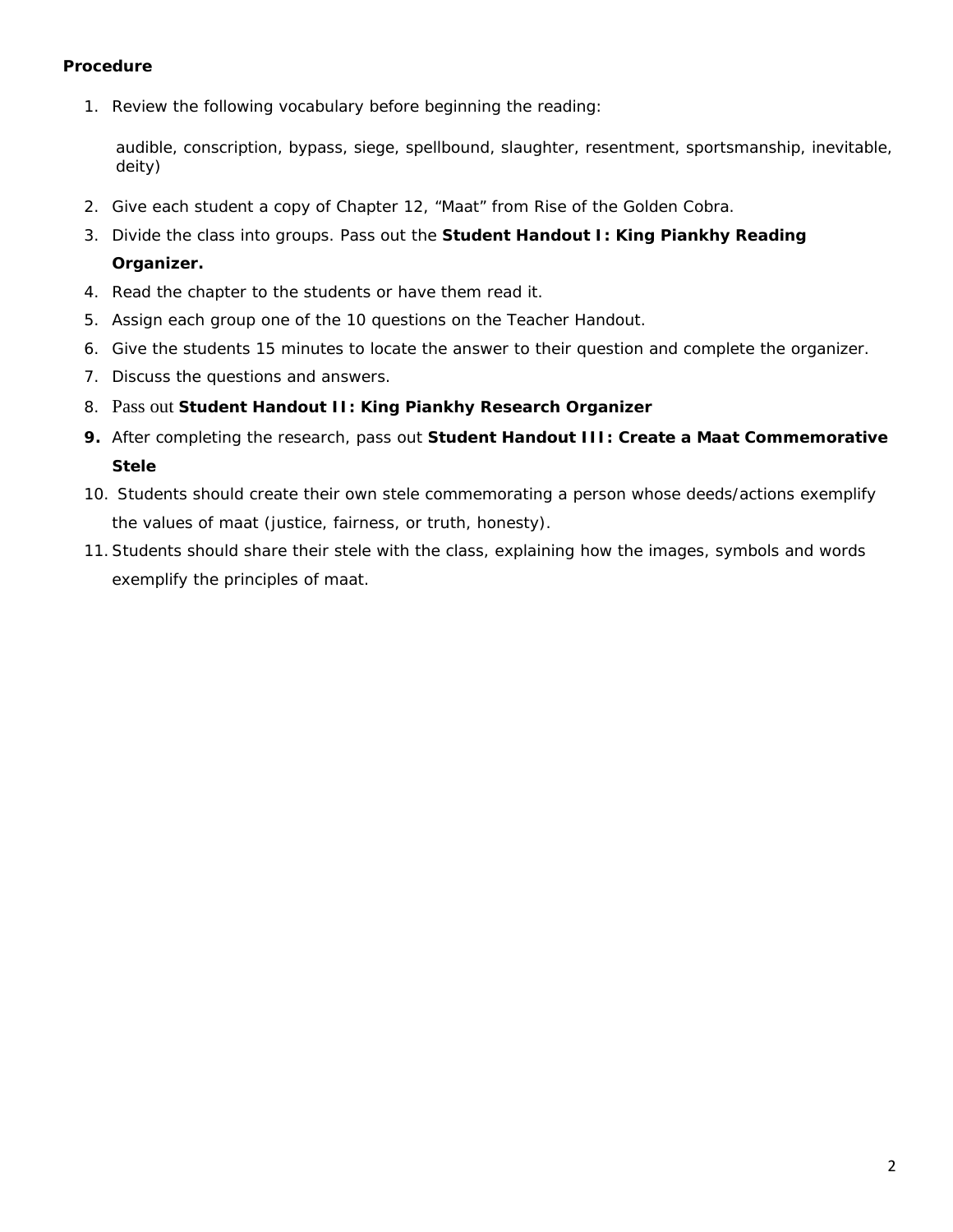#### **Questions and Answers for Teacher: Rise of the Golden Cobra, Chapter 12**

## **1. What instructions does King Piankhy give to the officers of the Second Division?**

Answer: "Your mission is to sweep down the valley, trampling the foe but giving help to ordinary people whenever it is needed." (pg. 92)

## **2. According to Piankhy, what has happened to Egypt?**

Answer: "Egypt, Kush's brother, has drifted from Amon's ways. Laws that once gave justice even to peasants are now in tatters." (pg. 94)

#### **3. According to Piankhy, what is needed to bring harmony to Egypt?**

Answer: "To bring harmony to Egypt, you must also bring it back to the ways of Amon-back to *maat*." Pg. 94

#### **4. What basic values are stressed by the principle** *maat***?**

Answer: "*Maat* meant honor, but it also meant more than that. It meant fairness. Love of truth. Righteousness. Pg. 94

#### **5. What should** *maat* **mean for farmers? For traders? For sons & daughters? For rulers?**

Answer:"For farmers, *maat* meant working hard." Pg.94 For traders? "For traders, it meant not cheating." Pg.94 For sons and daughters? "For sons and daughters, it meant respecting parents." Pg.94 For rulers? "For rulers, it meant governing even-handedly and with justice." Pg.94

#### 6. **What happens when a ruler allows injustice?**

Answer: "If the ruler allowed injustice, the nation would attract *isfet*, chaos. Pg.94

## **7. What would happen if an entire nation practiced** *maat***?**

Answer: If an entire nation were able to practice *maat*, it would thrive in harmony and in safety." Pg. 94

## **8. According to Piankhy, what was wrong with North Egypt?**

Answer: "North Egypt is now full of greed and injustice." *Maat* is gone, and the empire hastens toward that void like flies to an open wound." Pg. 95

## **9. According to Piankhy, what does Kush want?**

Answer: "This, then is no war of conquest….Kush needs no more land. What we seek is peace through *maat*. We will achieve this in leading by example." Pg. 95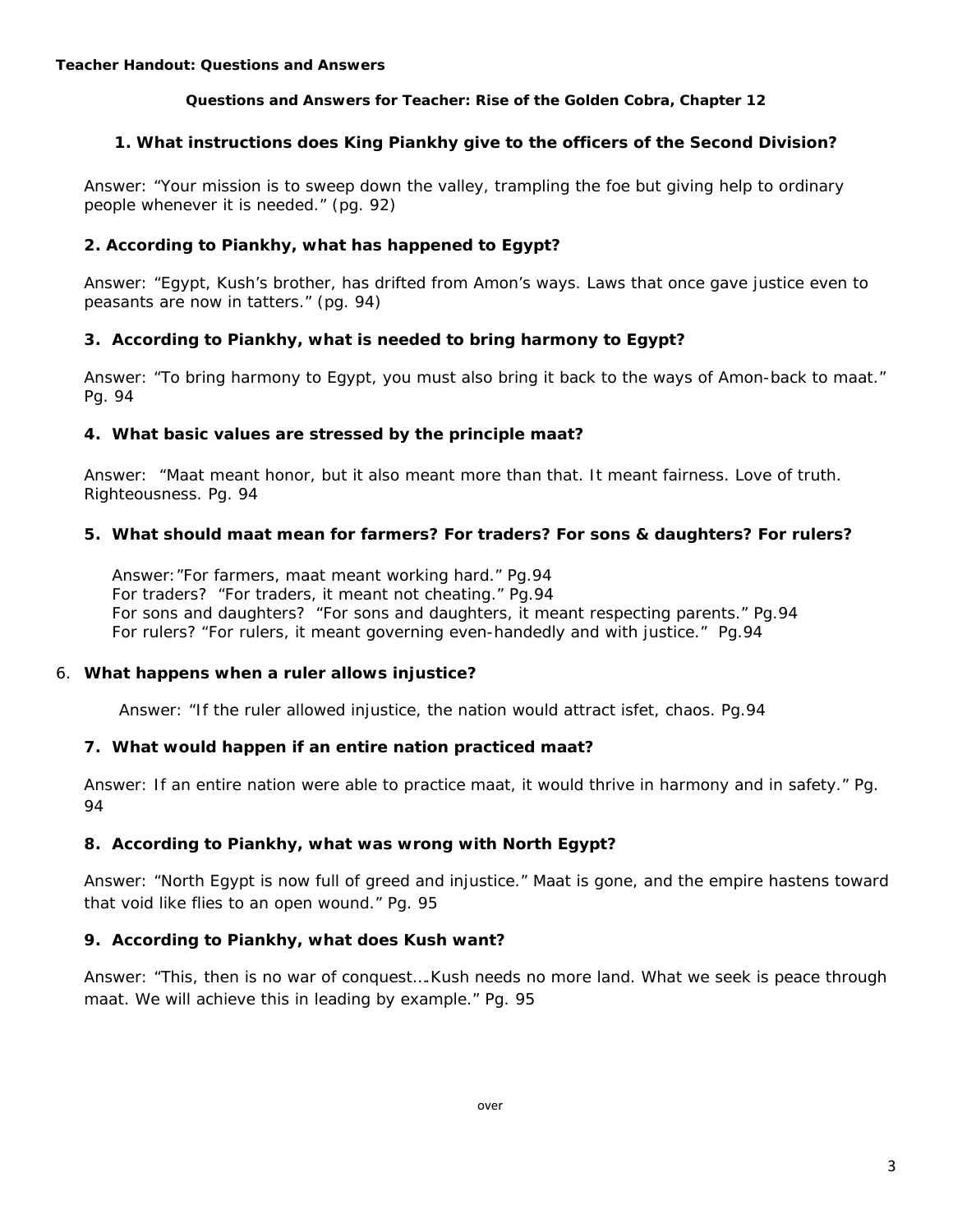## **10.What does Piankhy forbid his soldier to do?**

Answer: "You will not strip fields of their crops and seize livestock.

- You will pay in gold for what you take. You will not destroy Egypt's cities.
- You will not touch women.
- If it is night and the enemy is asleep, you will not attack.
- If the enemy's soldiers are in another town, you will wait for them to reach the battlefield.
- If the enemy needs a day, you will wait a day. Fight when the enemy is ready. You will take prisoners." Pg. 95-96

#### **Questions for Students: Rise of the Golden Cobra, Chapter 12**

- 1. What instructions does King Piankhy give to the gentlemen of the Second Division?
- 2. According to Piankhy, what has happened to Egypt?
- 3. According to Piankhy, what is needed to bring harmony to Egypt?
- 4. What basic values are stressed by the principle *maat*?
- 5. What should *maat* mean for farmers? For traders? For sons & daughters? For rulers?
- 6. What happens when a ruler allows injustice?
- 7. What would happen if an entire nation practiced *maat*?
- 8. According to Piankhy, what was wrong with North Egypt?
- 9. According to Piankhy, what does Kush want?
- 10. What does Piankhy forbid his soldiers to do?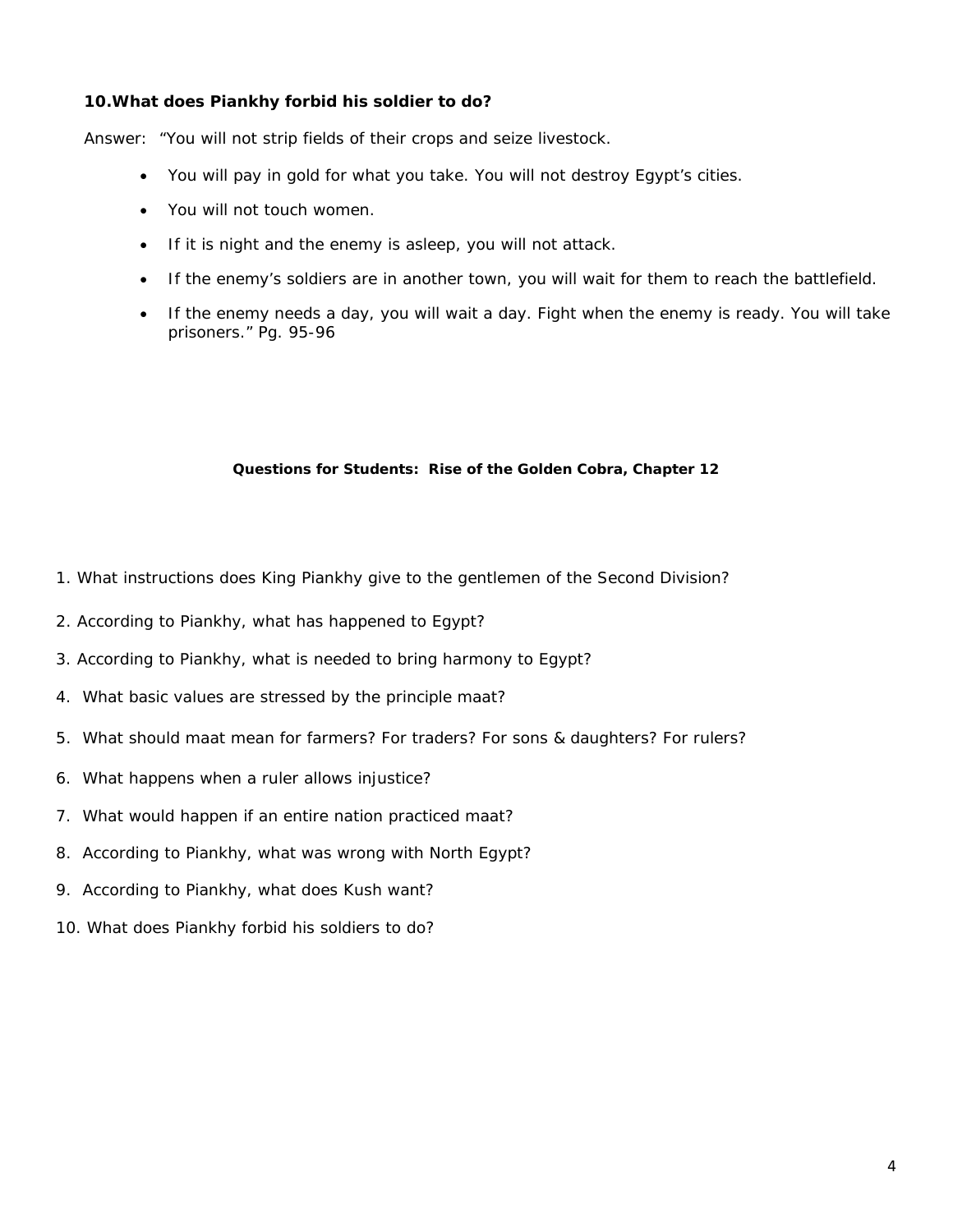# **Student Handout I King Piankhy Reading Organizer**: **Rise of the Golden Cobra**

| <b>Your Name</b> | ∍rion |
|------------------|-------|
|                  |       |

1. Write your assigned question in below.

2. Write and cite the statement from the Rise of the Golden Cobra that answers your question.

3. Why is this an example of the principle of *maat* (honor, fairness, truth, righteousness, justice, harmony)?

4. After your class has answered all ten questions, give your own answer to this guiding question:

# **Guiding Question**

How do the values embodied in the Egyptian/Kushite principle of *maat* (apply today?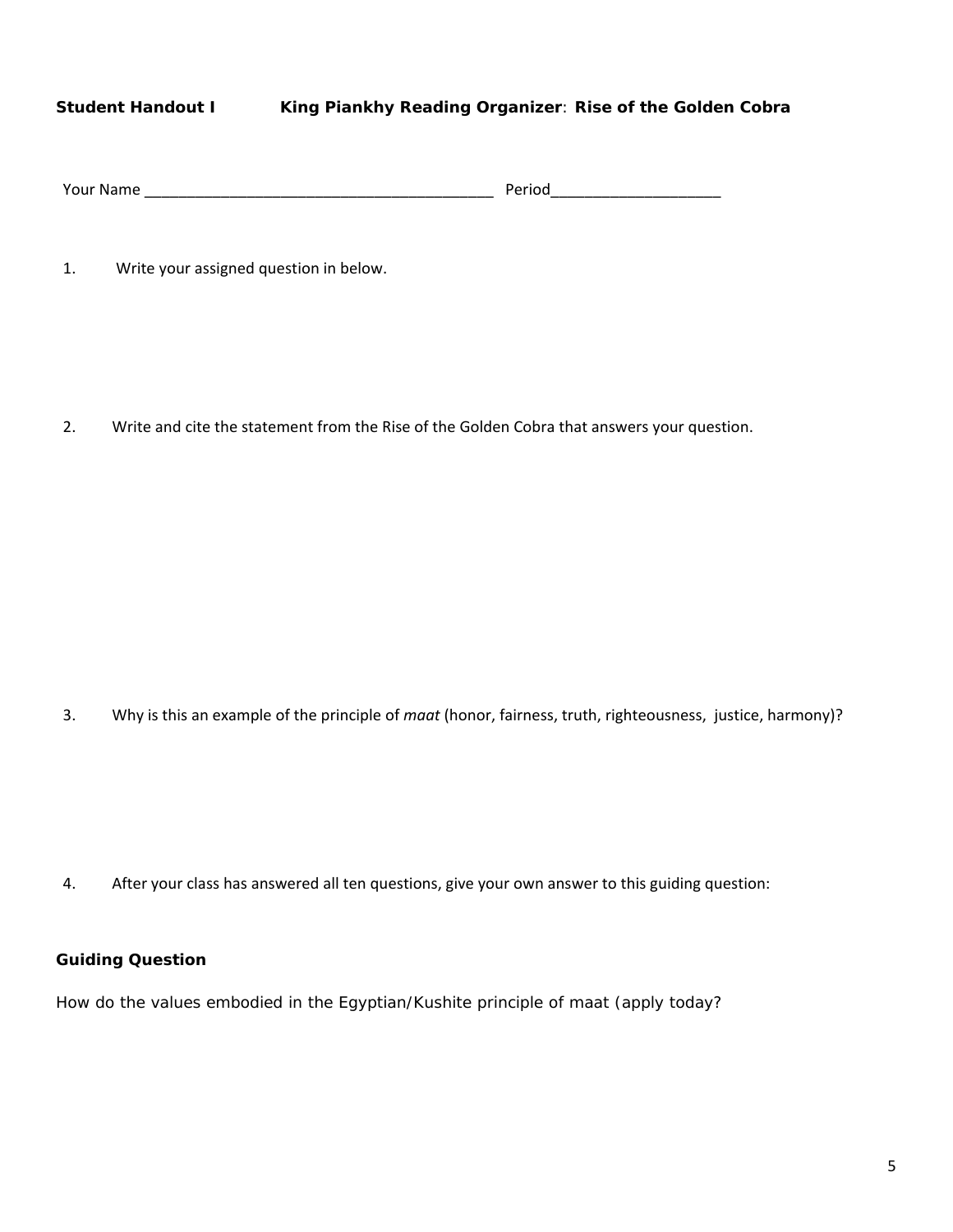**Directions:** Answer the research questions below. Remember to cite your sources.

#### **Websites**

"*Maat*." *The Global Egyptian Museum*." http://www.globalegyptianmuseum.org/glossary.aspx?id=228 Accessed 10/19/08.

"Piankhy." *NationMaster.com* http://www.nationmaster.com/encyclopedia/Piankhy Accessed 10/19/08.

"*The Stela of Piye* (Meriamon-Piankhi (747-716 BC http://wysinger.homestead.com/piyevictorystela.html Accessed 10/19/08. (See the first two paragraphs)

1. Who was King Piankhy? When and where did he live and rule?

Source(s):

2. What basic values are stressed by the Egyptian principle of *maat*?

Source(s):

3. What does Piankhy's Victory Stele reveal about his values and beliefs?

Source(s):

4. According to his Victory Stele why did Piankhy invade Egypt?

Source(s):

5. How did King Piankhy's actions show his belief in the principle of *maat*?

Source(s):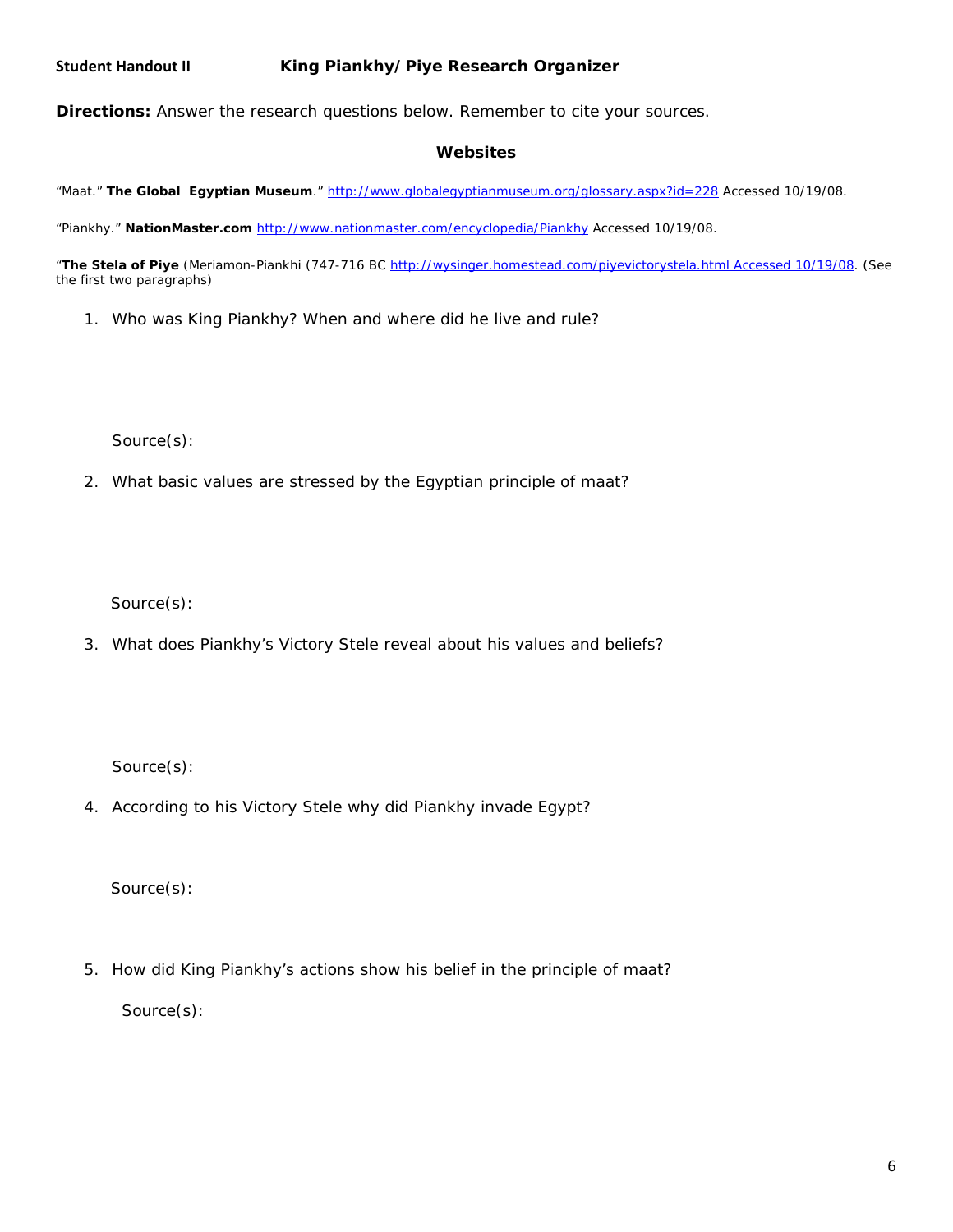## **Recommended Resources**

Jordan, Randy. *The Stelae of Ancient Egypt* http://www.touregypt.net/featurestories/stela.htm

*The Stela of Piye* (Meriamon-Piankhi (747-716 BC) http://wysinger.homestead.com/piyevictorystela.html









http://wysinger.homestead.com/piyevictorystela.html

http://www.touregypt.net/featurest

## **Making a Stele**

## **Materials**

1 sheet of scratch board per student

1 scribing tool- This can be any tool sharp enough to scratch the board and expose the white layer underneath (scissor points, large nail, scratch tool from the art store, metal nail file, or old lettering pen tips in their holders).

- 1 paper dinner plate
- 1 pencil per student
- 1 pair of scissors per student

#### **Step 1**

Choose some one that you feel has the qualities of *maat* (honor, fairness, truth, and righteousness). If possible locate an image of the person.

#### **Step 2**

Use the recommended websites to see examples of Egyptian and Nubian stelae.